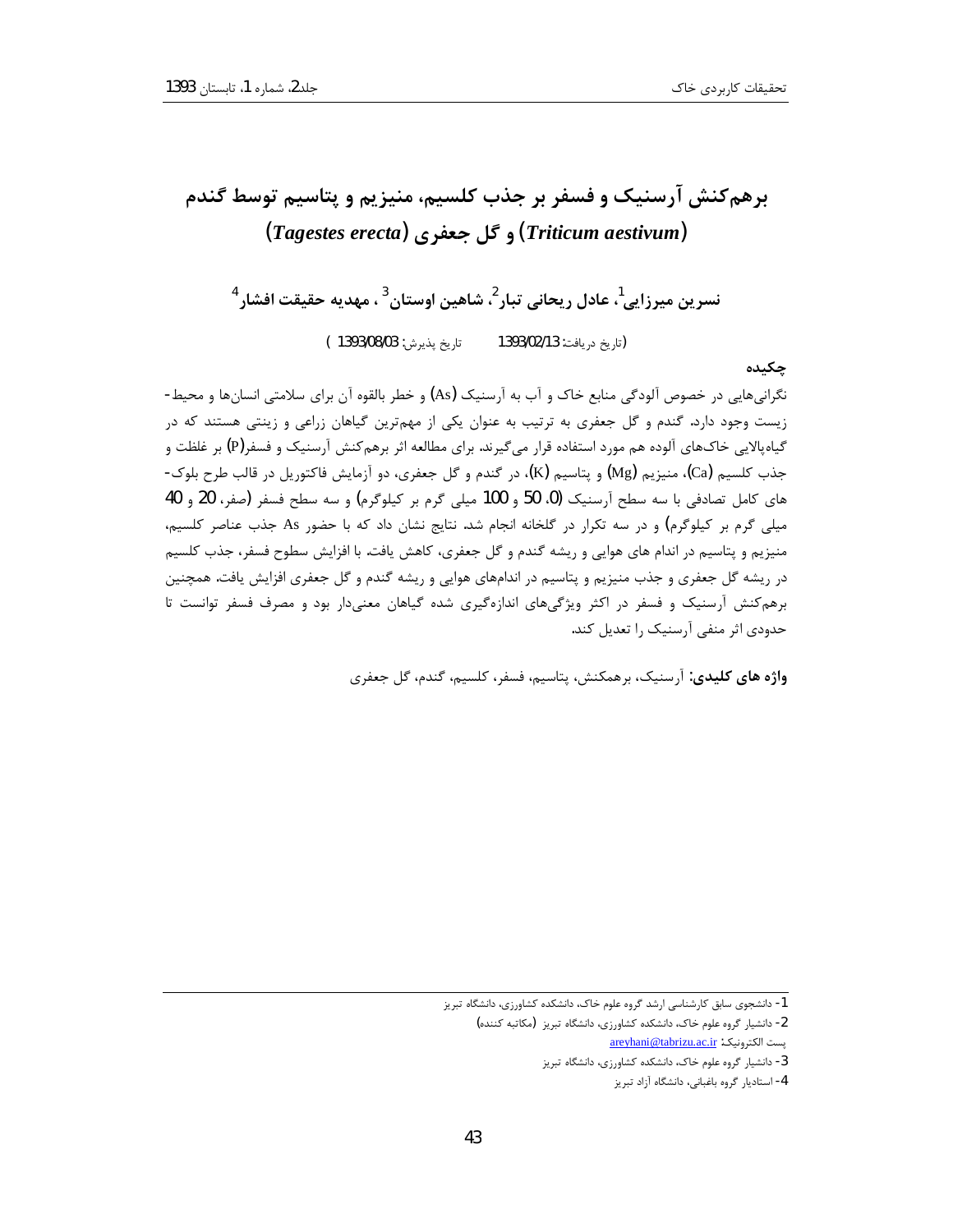#### مقدمه

عنصر آرسنیک از نظر شیمیایی چهار حالت اکسایشی (3- ، 0 ، 3+ و 5+) دارد و در خاک به دو شکل معدنی و آلي يافت مي شود (Matera & Hecho, 2002). دو گونه شیمیایی اصلی آرسنیک در خاکها آرسنیت As(III) و آرسنات As(V) هستند (Sadig, 1997). آرسنیت گونه غالب در شرایط غیرهوازی و در مقادیر pH خنثی متداول بوده و بسیار محلول، متحرک و سمی تر از آرسنات است. رفتار شیمیایی آرسنیک و فسفر مشابه است (Adriano, 2001) و معمولا آبشويي آرسنیک از خاک با افزودن فسفر افزایش می یابد Peryea & Kammereck, 1995) همچنین فسفر منجر به افزایش قابلیت دسترسی آرسنیک در خاک (Peryea & Kammereck, 1995) و در نتيجه افزايش جذب توسط گیاهان می شود (Smith et al., 2002). آلودگی بسیاری از خاکهای زراعی به آرسنیک در استانهای کردستان، زنجان و آذربایجان شرقی گزارش شده است (Karimi Nezhad et al., 2010). گندم (.Triticum aestivum L) مهمترین غله دانهای بوده و به منظور افزایش کیفیت این محصول مطالعه برهم كنش فسفر و آرسنيك ضرورى مى باشد ( Bauer et al., 1987). استفاده از گل جعفری<sup>1</sup> نیز برای رفع-آلودگی خاکها ایده تقریبا جدیدی است. گل جعفری عناصر مضر را از خاک جذب و در اندام هوایی خود نگهداری و به بیرون از خاک انتقال می دهد ( Itziar & Watchara et al., ) واچرا و همكاران ( Watchara et al., 2007) گل جعفری را برای جذب آرسنیک موجود در خاکهای اسیدی تایلند مناسب گزارش کردند. در حال حاضر از این گیاه در سطح وسیعی برای گیاه یالایی خاکهای آلوده به فلزات سنگین و از جمله Meharg & Rahman, ) أرسنيك استفاده مى شود 2003). والاس و همكاران (Wallace et al., 1980) گزارش کردند که غلظت کلسیم در ریشه و اندام هوایی نخود در اثر حضور آرسنیک کاهش یافت. با این حال، ژائو و همکاران (Zhao *et al.*, 2003) گزارش

کردند که کلسیم در اندامهای بالغ در سرخس پتریس ویتاتا<sup>2</sup> با افزایش آرسنیک، افزایش یافت. آنان چنین نتیجه گرفتند که کلسیم نقش مهمی در رفع سمیت آرسنیک ایفا میکند. احتمالاً دلیل این اختلاف می تواند تفاوت در نوع گیاه، غلظت کلسیم محیط رشد، شکل شیمیایی آرسنیک، pH محیط و یا حتی شیوه Shaibur et) انجام آزمایش باشد. شایبور و همکاران گزارش کردند که غلظت کلسیم در اندام (al., 2010 هوایی و ریشه اسفناج با افزایش سطح آرسنیک کاهش یافت. همچنین این محققان در گیاه بارونیا<sup>3</sup> و در محیط آبکشت کاهش غلظت کلسیم در ساقه و برگ و افزایش جذب کلسیم در ریشه را نسبت به شاهد با  $et$  al., 2012) أفزايش سطوح آرسنيك مشاهده كردند Shaibur). همانند کلسیم، کمبود عنصر منیزیم نیز در خاکهای اسیدی به شدت هوادیده در مقایسه با خاكهاى آهكى شايعتر است (Havlin et al., 2004). مهمترین نقش منیزیم حضور در مولکول کلروفیل و فعال کردن برخی از آنزیمها است. همچنین به متابوليسم فسفات كمك ميكند (Fageria, 2009). كربونيل باراچينا و همكاران (Carbonell-Barrachina., et al., 1997) افزايش غلظت كلسيم و منیزیم را در اندام هوایی گیاه لوبیا با افزایش جذب آرسنات مصرفی گزارش کردند. لیو و همکاران (Liu et al., 2008) نیز بیان کردند که با قرارگیری گندم زمستانه در معرض آرسنیک، غلظت منیزیم در اندام هوايي افزايش يافت. يامان (Yamane, 1989) گزارش كرد كه غلظت پتاسيم در برنج به دليل حضور آرسنيك Shaibur et al., ) كاهش يافت. شايبور و همكاران 2010) نیز کاهش غلظت پتاسیم در ریشه و اندام هوایی گیاه اسفناج را در حضورآرسنیک مشاهده کردند.

با توجه به آلـوده بـودن برخـی اراضـی بـه عنصـر آرسـنيک هـدف از انجـام ايـن تحقيـق مطالعـه اثـر بــرهمكنش فســفر و آرســنيک بــر جــذب عناصــر پتاسیم،کلسیم، منیزیم و سدیم در دو گیاه گندم و گل جعفري در يک خاک آهکي بود.

<sup>2-</sup> Petris vittata

<sup>3-</sup> Baronia

<sup>1-</sup> Marigold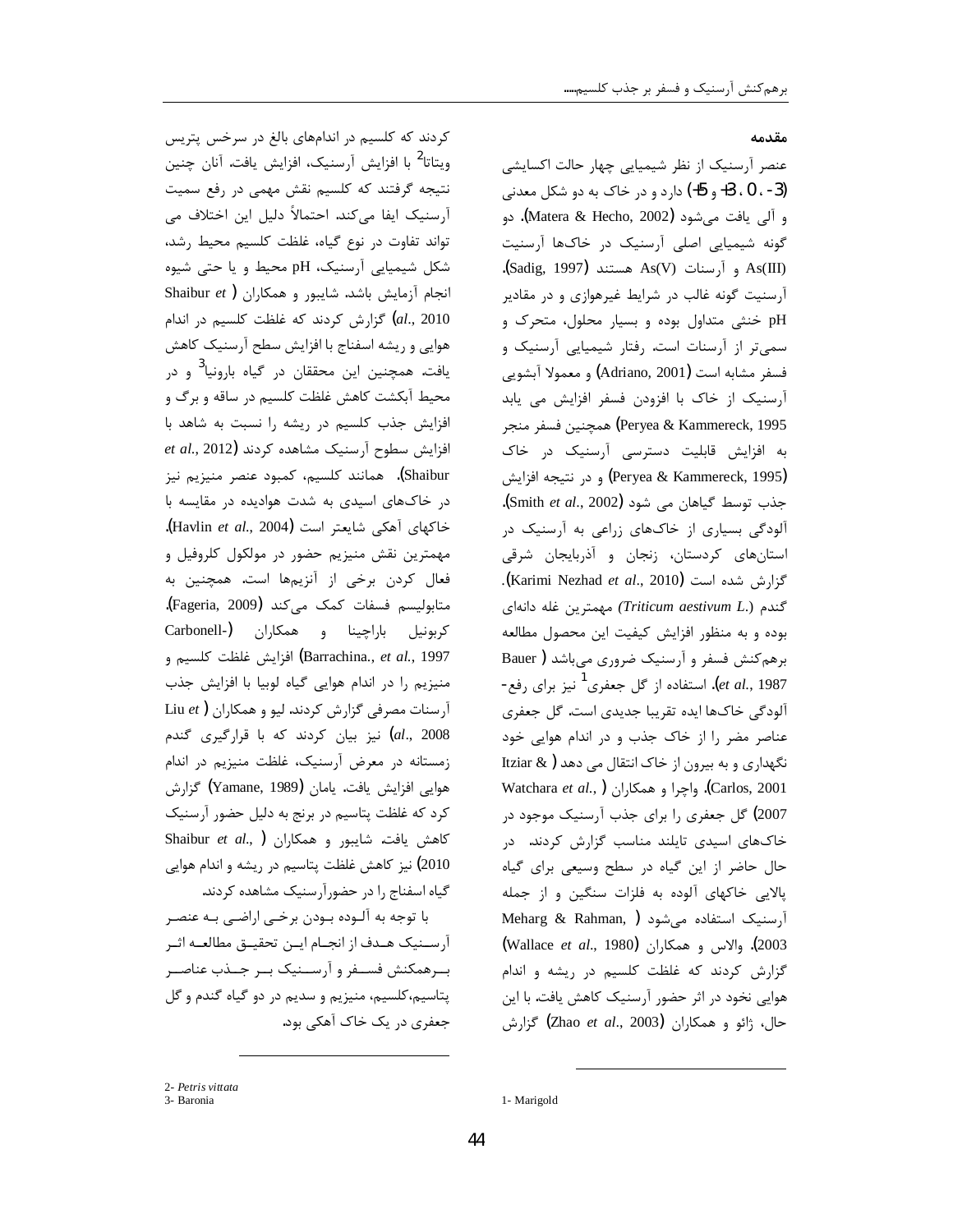### مواد و روش ها

این آزمایش به صورت ِفاکتوریل با 2 فاکتور در قالب طرح پایه بلوکهای کامل تصادفی و در سـه تکـرار در گلخانه انجام شد. فاکتور اول آرسنیک (در سـه سـطح 0، 50 و 100 میلی گرم بر کیلوگرم از منبع سدیم آرسنات) و فاکتور دوم فسفر ( در سـه سـطح 0، 20 و 40 میلی گرم بر کیلوگرم از منبع منو کلسیم فسفات) بودند. برای این منظور خاک از عمق 30 سانتی متـری منطقه اسپیران واقع در اطراف تبریز به طول 28 و 16 38° شــمالي و عـرض شــرقي 23 و 20 و°46 نمونــه برداری و پس از هوا خشک و الک کردن، بافت خـاک بــــه روش هيــــدرومتري (1986 - Klute, pH)، pH سوسيانسيون 1:1 (McLean, 1982) و قابليت هـدايت الكتريكي (EC) در عصاره سوسپانسيون 1:1 ( Gupta, 2000)، كربن آلي با روش والكلي و بلك اصـلاح شـده (Nelson & Sommers, 1982)، كربنات كلسيم معادل (CCE) خاک بـا خنثـی سـازی بـا اسـید کلریـدریک (Allison & Moodie,1965)، فسفر قابل جذب خـاک به روش اولســن (Olsen *et al*., 1954**)**، پتاســيم قابــل جذب خاك با استات آمونيوم (Gones, 2001**)**، و آهن، منگنز، مس و روی قابل جذب خاک بـه روش DTPA (Lindsay & Norvell, 1978) و غلظت آرسـنيک کـل در خاک به روش آکوارجیا (Aqua-Regia) اندازهگیری شـــد (Chen & Ma, 2001). رطوبــت ظرفيــت مزرعه(FC) با استفاده از دستگاه صـفحه فشـاری در مکش 33 کیلوپاسکال اندازهگیری شد ( US Salinity (Lab, 1954).

آلوده سازی خاک به آرسنیک و کشت گلخانـهای: مقـادير 0، 50 و 100 ميلـي گـرم (As(v بـر كيلـوگرم خاک، از منبع سدیم آرسنات (Na2HAsO4.7H2O) در رطوبت ظرفیت مزرعه (FC) به خاک (عبـور کـرده از الک 4/75 میلی متری) اضافه و بهطور متناوب هم زده شد و سه چرخـه مرطـوب کـردن (تـا رطوبـت FC) و خشک کردن ( تا رطوبت هواخشک) به مدت سه هفته جهت اختلاط كامل آرسنيك با خاك اعمال گرديد. در مرحله بعد فسفر در سه سطح 0 ،20 و 40 ميلي گرم بر كيلوگرم خاك از منبع منو كلسيم فسـفات افـزوده

شد. در نهایت نمونه خاکها هوا خشک شده بلافاصله بعد از اضافه کردن فسفر در گلدانهای سه کیلوگرمی ريخته شدند. كود آهن به ميزان 5 ميلي¢رم آهـن بـر كيلــوگرم خـــاك از منبـــع سكوســـترين آهـــن (FeEDDHA) و کود روی به میزان 10 میلیگرم روی بسر کیلسو گسرم خساک از منبسع سسولفات روی مصـرف شــدند. ســپس 8 عــدد بــذر (ZnSO4.2H2O) گندم (رقم سرداری) تهیه شده از مرکز تحقیقات دیـم مراغه و گل جعفري (رقـم Taishan) از شـركت تهيـه بذر كولگريو (Ball Colegrave) بـه طـور جداگانـه در گلدانها کشت گردید و بعد از 2 هفته گنـدمهـا بـه 6 عدد و گل جعفری به 5 عدد در هر گلدان تنک شدند. كنترل رطوبت گلدانها در دامنه FC تا FC 0/8 بهطور روزانه به وسیله توزین گلدانها انجام شد. بعد از 90 روز گیاهان برداشت گردیدنـد. بعـد از خشـک شـدن نمونههای گیاهی در آون و پودر شدن آنها از روش اکسایش تر (آب اکسیژنه 30 درصد و اسـید نیتریـک غلیظ) برای هضم نمونـههـای گیـاهی اسـتفاده شـد (Jones, 2001). غلظت آرسنيک توسط دستگاه جذب اتمی مدل واریان مجهـز بـه كـوره گرافيتـي و غلظـت فسفر با روش رنگسنجي وانادات موليبدات توسط اسپکتروفتومتر مدل Apel, PD-303 اندازهگیـری شـد (Mahdiyeh et al., 2012). غلظت كلسيم و منيزيم به روش شعله با دستگاه جذب اتمی (5300- Shimadzu AAS) و پتاسیم با دستگاه فلیم فتـومتر انـدازهگیـری شد. جذب عناصر از حاصلضرب غلظت عناصر كلسيم، منیزیم و پتاسیم در عملکرد ماده خشک محاسبه شد. رسم نمودارها با Excel و آناليز آماري با نرم افزارهـاي SPSS و MSTATC مقايسه ميانگينها با آزمون LSD در سطح احتمال 5% انجام شد.

#### نتايج و بحث

برخی ویژگیهای فیزیکیشیمیایی خاک مورد استفاده در آزمایش در جدول (1) ارائه شده است.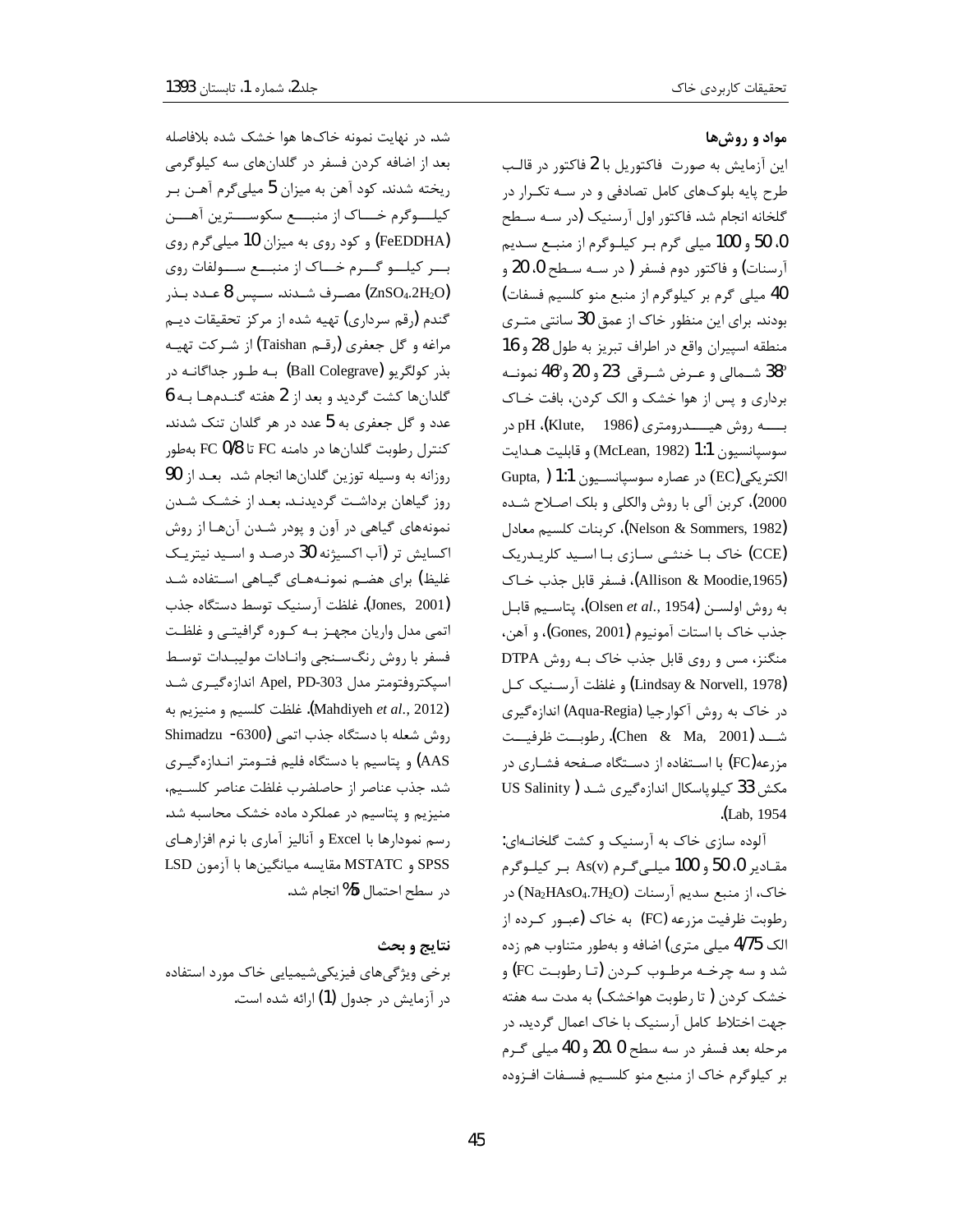غلظت کلسیم اندام هوایی گندم

نتسايج تجزيسه واريسانس نشسان داد كسه اثسر اصسلي آرسـنيک بـر غلظـت کلسـيم در انــدام هــوايي گنــدم معنیدار ولی اثـر اصـلی فسـفر و اثـر متقابـل آرسـنیک و فسـفر غيرمعنـي<ار بـود (جـدول مربوطـه ارائـه نشـده اســت). نتــايج نشــان داد كــه بــا افــزايش ســطوح آرسنيك، غلظت كلسيم در اندام هوايي گندم از 3/1 میلیی گرم در گرم در تیمار شاهد بـه 5/2 و 5/5 میلـی گـرم در گـرم بـه ترتیـب در سـطوح 50 و 100 میلے گـرم در کیلـوگرم رسـید. دلیـل ایـن امـر را مـى توان با كـاهش وزن خشـك انـدام هـوايي گنـدم كـه در این آزمـایش مشـاهده شـد و در نتیجـه افـزایش غلظـت توجيه كرد. ايـن يافتـه بـا گـزارش شـايبور و همكـاران **(Shaibur** *et al.*, 2011a) و مسارين و همكساران .<br>(Marin *et al*., 1993) در برنج مطابقت دارد.

جدول 1- ویژگیهای فیزیکی و شیمیایی خاک مورد استفاده

| Table 1 - Physical and chemical properties of the soil |                |  |  |                        |  |  |                               |  |         |  |            |           |
|--------------------------------------------------------|----------------|--|--|------------------------|--|--|-------------------------------|--|---------|--|------------|-----------|
| As.                                                    | Zn             |  |  |                        |  |  | $Cu$ Mn Fe $P$ k EC           |  | pH N OM |  | <b>CCE</b> | Texture   |
|                                                        | $(mg kg^{-1})$ |  |  |                        |  |  | $(dS \text{ m}^{-1})$ $(1:1)$ |  | (96)    |  |            |           |
|                                                        |                |  |  | 0.5 2.2 7 3.98 8.7 556 |  |  | $0.47$ 7.1 $0.02$ 1.01 15     |  |         |  |            | Clay loam |



جذب كلسيم اندام هوايي گندم

دليل آن افزايش وزن خشک گندم مي باشد.

نتــايج تجزيـــه واريـــانس نشـــان داد كـــه اثــر اصــلى آرسـنيک و فســفر و اثــر متقابــل آنهــا بــر جــذب كلسـيم انــدام هــوايي گنــدم معنــيcار بــود. نتــايج نشـان داد كـه بـا افـزايش سـطوح آرسـنيك، جـذب کلســيم در انــدام هــوايي گنــدم در ســطوح 50 و 100 میلے گرم آرسنیک بے کیلوگرم خاک بـه  $z$ ترتيب 36 و 83/9 درصد نسـبت بـه شـاهد كـاهش يافت كه دليـل آن كـاهش رشـد انـدام هـوايي گنـدم بـود. بــا افــزايش ســطوح فســفر مصــرفي، جــذب كلسيم اندام هوايي گندم بـه ترتيب 38/4 و 61/1 درصـد نسـبت بــه تيمــار شــاهد افــزايش يافـت كــه

Fig. 2- Interactive effects of As and P on shoot Ca content of wheat

سطوح آرسنیک، غلظت کلسیم ابتـدا تقریبـا ثابـت و بعد كـاهش يافـت و در سـطح 40 ميلـي گـرم فسـفر بر كيلوگرم خاك با افـزايش سـطح آرسـنيک غلظـت كلسيم كاهش يافت (شكل 2).



شكل 1- اثر متقابل آرسنيک و فسفر بر غلظت كلسيم اندام





نتایج اثرات متقابـل آرسـنیک و فسـفر نشـان داد با افزایش سطوح آرسنیک، جـذب کلسـیم در انـدام هوایی گندم کـاهش یافـت. در دو سـطح شـاهد و 20 میلے گـرم فسـفر بـر کیلـوگرم خـاک بــا افــزایش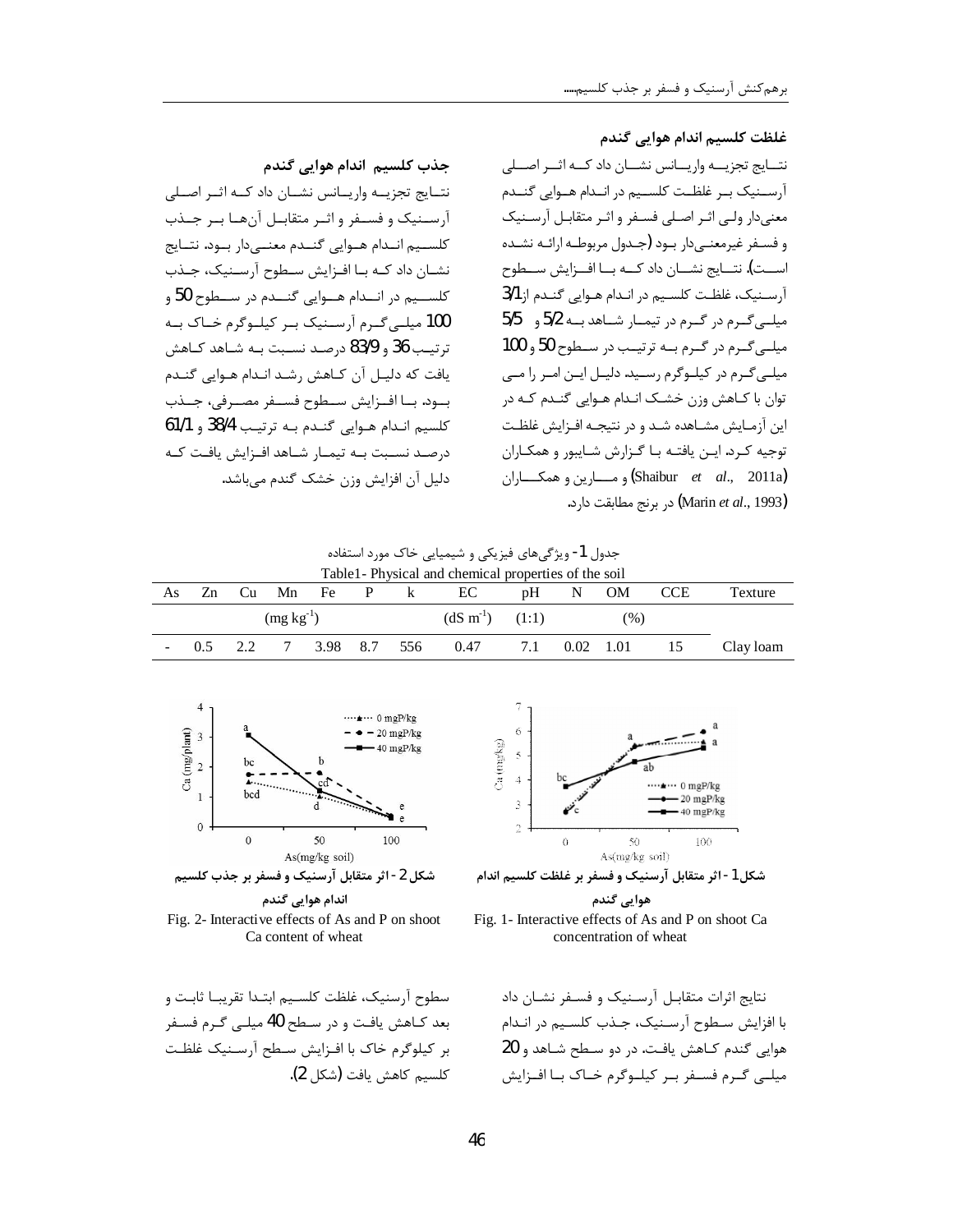گــرم فســفر، غلظــت كلســيم ريشــه گنــدم افــزايش یافت. در سطح دوم آرسنیک غلظت کلسیم ریشـه گنــدم تنهــا در دو تيمــار شــاهد و 40 ميلــى گــرم فســفر اخــتلاف معنـــی‹ار داشــتند. در ســطح ســوم آرسـنيک بـا افـزايش سـطوح فسـفر، غلظـت كلسـيم در ریشـه گنـدم بطـور معنـیدار بخصـوص در سـطح 40 میلے گرم فسفر بیشتر از سطح شاهد فسفر بود (شكل 3).



شکل 4-اثر متقابل آرسنیک و فسفر بر جذب کلسیم ریشه گندم

Fig. 4- Interactive effects of As and P on root Ca content of wheat یافت که شیب کاهش در سطح 40 میلیگرم فسفر بيشتر از دو سطح ديگر است (شكل 4).

غلظت کلسیم در اندام هوایی گل جعفری

در شرایط این آزمایش گلخانهای گیاه گل جعفری در شرایط مصرف 100میلیگرم آرسنیک بر کیلوگرم خاک رشد نکرد. نتایج تجزیه واریانس نشان داد که اثر اصلی آرسنیک و فسفر بر غلظت کلسیم در اندام هوایی گل جعفری و اثر متقابل آنها غیرمعنیدار بود. نتایج مقایسه میانگین اثرات متقابل نشان میدهد که با افزایش سطح آرسنیک در هر سطح فسفر، غلظت کلسیم در بخش هوایی نسبت به سطح شاهد آرسنیک بطور معنیداری افزایش یافت. در سطح شاهد آرسنيک يعني خاک غير آلوده با افزايش سطوح فسفر، غلظت کلسیم در بخش هوایی گل جعفری ابتدا کاهش و سپس تقریباً ثابت ماند و در سطح 50 میلی گرم آرسنيك با افزايش سطوح فسفر، غلظت كلسيم ابتدا كاهش و سپس افزايش يافت (شكل 5).

## غلظت كلسيم ريشه گندم

نتايج تجزيه واريـانس نشـان داد اثـر اصـلى آرسـنيک بر غلظت كلسيم ريشه كندم غيرمعنىدار اما اثر اصـلی فسـفر و اثـر متقابـل آن دو معنـیدار بـود. بـا افـزايش سـطوح فسـفر مصـرفي، غلظـت كلسـيم در سطوح 20 و 40 ميليي گرم فسفر بر كيلوگرم خـاک بــه ترتيــب 25/7 و 68/2 درصــد افــزايش یافت. نتایج اثـر متقابـل آرسـنیک و فسـفر نشـان داد در تیمـار شـاهد آرسـنیک تنهـا در سـطح 40 میلــی



گندم Fig. 3- Interactive effects of As and P on root Ca. concentration of wheat

جذب كلسيم ريشه گندم

نتایج تجزیه واریانس نشان داد که اثر اصلی آرسنیک و فسفر و اثر متقابل آنها بر جذب كلسيم توسط ريشه گندم معنیدار بود. نتایج اثر اصلی نشان داد که با افزایش سطوح آرسنیک، جذب کلسیم ریشه گندم به ترتيب 64/6 و 84/1 درصد نسبت به تيمار شاهد كاهش يافت. نتايج، دليل اصلي عدم توسعه ريشهها در خاک به ویژه خاک آلوده به آرسنیک را کمبود کلسیم گزارش کردند (Bruce et al., 1988). در شرایط عدم مصرف آرسنيک، با افزايش سطوح فسفر، جذب كلسيم ریشه گندم در سطوح 20 و 40 میلیگرم فسفر بر كيلوگرم خاك به ترتيب 1/6 و 3/6 برابر نسبت به تیمار شاهد افزایش یافت که دلیل این افزایش را می-توان به افزایش ماده خشک ریشه در اثر مصرف فسفر و افزايش جذب كلسيم نسبت داد. نتايج اثر متقابل نشان داد با افزایش سطوح آرسنیک، جذب کلسیم در ریشه گندم، در این تحقیق در هر سه سطح فسفر کاهش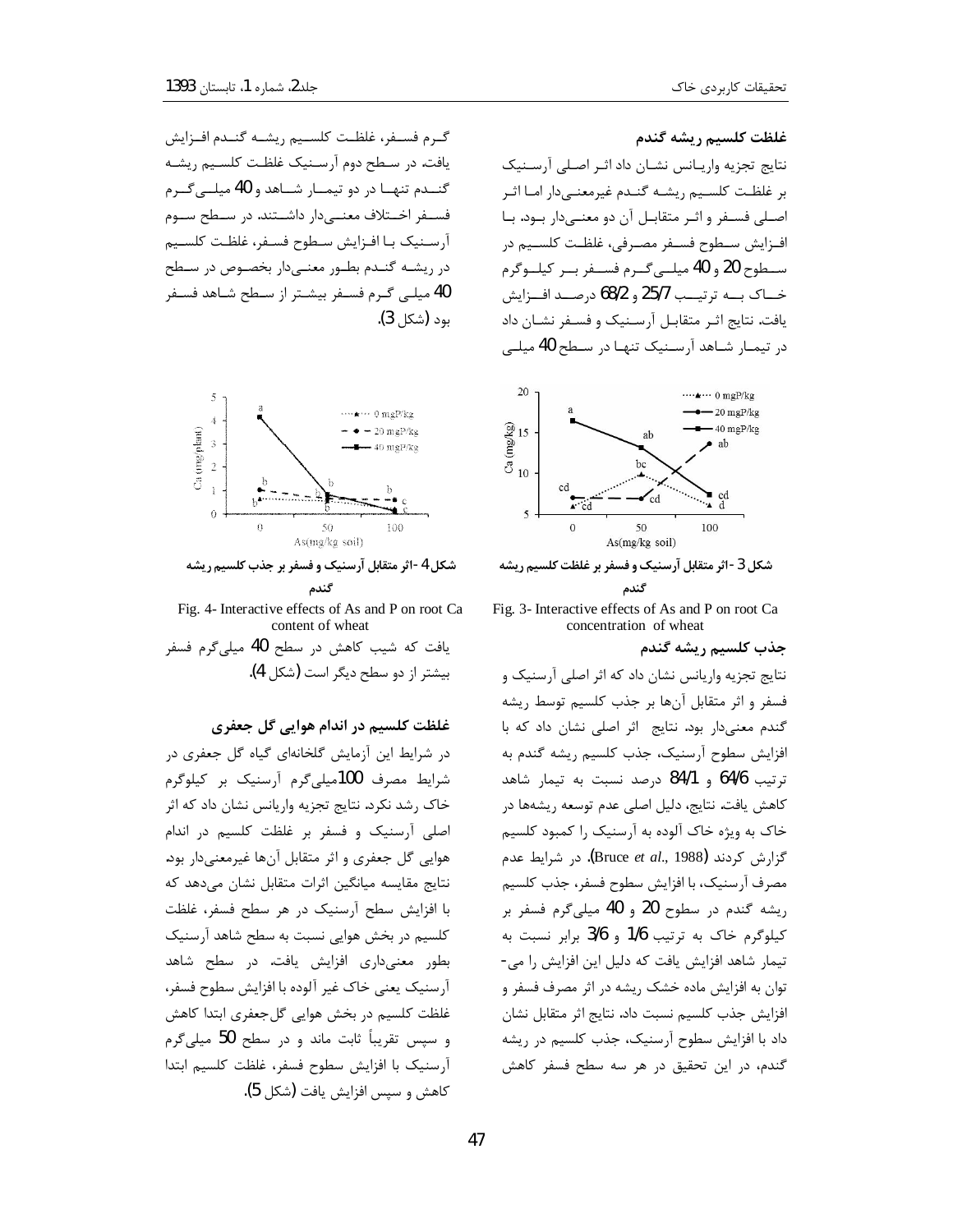سطح آرسنیک، مقدارجذب کلسیم در بخش هوایی گل جعفری نسبت به سطح شاهد آرسنیک در هر سطح فسفر بطور معنی داری کاهش یافت. در سطح شاهد آرسنیک یعنی خاک غیر آلوده با افزایش سطوح فسفر، مقدارجذب كلسيم بخش هوايي گلجعفري ابتدا تقریباً ثابت و سپس افزایش یافت. همین روند در خاک آلوده شده به آرسنیک نیز مشاهده شد. با مصرف آرسنیک، جذب کلسیم در اندام هوایی گل-جعفری نسبت به تیمار شاهد در هر سطح فسفر كاهش يافت (شكل 6). با توجه به نقش مثبت كلسيم در مبارزه گیاه با سمیت عناصر مضر نقش مثبت فسفر د, کمک به جذب آن شایان توجه است.



شکل 6- اثر متقابل آرسنیک و فسفر بر جذب کلسیم اندام هوايي گلجعفري



بیشتر از تیمار شاهد آرسنیک بود. همچنین در تیمار شاهد آرسنيك با افزايش سطوح فسفر، غلظت كلسيم تغییر معنیداری نکرد و در سطح 50 میلیگرم آرسنيك با افزايش سطوح فسفر، غلظت كلسيم ابتدا افزایش و سپس کاهش یافت که افزایش اولیه به دلیل اثر رقت و کاهش بعدی را اثر سمیت دانست.

جذب كلسيم ريشه گل جعفري نتايج تجزيه واريانس نشان داد كه اثر اصلي آرسنيک و فسفر واثر متقابل آنها بر جذب كلسيم ريشه گل جعفری معنیدار بود. مقایسه میانگین اثر اصلی

جذب کلسیم اندام هوایی گل جعفری نتایج تجزیه واریانس نشان داد که اثر اصلی آرسنیک و فسفر در سطح احتمال پنج درصد بر جذب کلسیم در اندام هوایی گل جعفری معنیدار ولی اثر متقابل آنها غیر معنیدار بود. نتایج نشان داد که با مصرف آرسنيک، جذب کلسيم بخشهوايي گلجعفري 57/4 درصد نسبت به تیمار شاهد کاهش یافت. همچنین با افزایش سطوح فسفر، جذب کلسیم در سطوح دوم و سوم به ترتیب 27/6 و 97/2 درصد نسبت به تیمار شاهد افزایش یافت. کاهش و افزایش مشاهده شده را می توان با کاهش و افزایش ماده خشک گیاه در اثر مصرف آرسنیک و فسفر توجیه کرد. نتایج اثرات متقابل آرسنیک و فسفر نشان می دهد که با افزایش



شكل 5- اثر متقابل آرسنيك و فسفر بر غلظت كلسيم اندام هوايي گلجعفري

Fig. 5- Interactive effects of As and P on shoot Ca concentration of marigold

غلظت كلسيم ريشه گل جعفري نتایج تجزیه واریانس نشان داد که اثر اصلی آرسنیک و فسفر بر غلظت كلسيم ريشه گلجعفري غير معنىدار اما اثر متقابل آنها معنى دار بود. با افزايش سطوح فسفر غلظت كلسيم تنها در دو سطح 20 و 40 ميلي-گرم فسفر بر کیلوگرم خاک اختلاف معنیدار داشت. شکل 7 نشان می،دهد که با افزایش 50 میلی گرم آرسنیک بر کیلوگرم خاک، غلظت کلسیم ریشه گل-جعفری در تیمار شاهد و 40 میلی گرم فسفر کمتر از تیمار شاهد آرسنیک بود اما این کاهش غیر معنیدار بود و در سطح 20 میلیگرم فسفر بطور معنیدار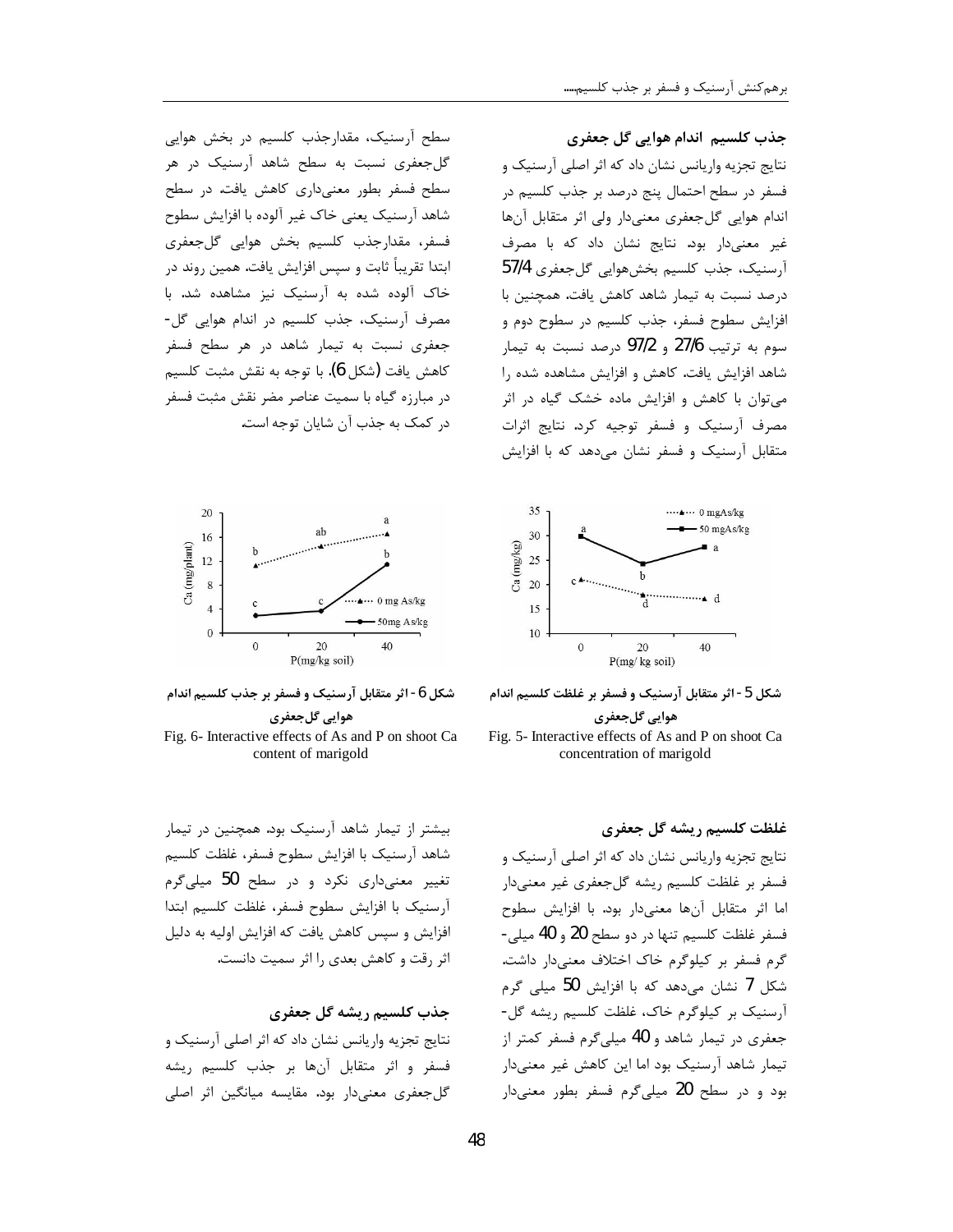نشان داد که با افزایش سطح آرسنیک، جذب کلسیم ریشه گل جعفری 77 درصد نسبت به شاهد کاهش يافت. همچنين با افزايش سطوح فسفر، جذب كلسيم ریشه گلجعفری در سطوح 20 و 40 میلی گرم فسفر به ترتیب 97/2 و 110 درصد نسبت به تیمار شاهد



شكل 7- اثر متقابل آرسنيك و فسفر بر غلظت كلسيم ريشه گلجعفری

Fig. 7- Interactive effects of As and P on root Ca concentration of marigold

غلظت منيزيم اندام هوايي گندم

نتایج تجزیه واریانس نشان داد که اثر اصلی و متقابل آرسنیک و فسفر بر غلظت منیزیم اندام هوایی گندم غیر معنیدار بود. تو و ما (Tu & Ma, 2005) گزارش کردند که تأثیر آرسنیک بر جذب کلسیم و منیزیم در سرخس پتریس ویتاتا که انباشتگر آرسنیک است بستگی به سطح آرسنیک در محیط کشت دارد. نتایج اثر متقابل نشان میدهد که غلظت منیزیم در بخش هوایی گندم در سطوح شاهد و 50 میلیگرم آرسنیک، با افزایش سطوح فسفر نسبت به شاهد فسفر افزایش یافت. اما در سطح 100 میلی گرم آرسنیک برعکس بود. که افزایش اولیه غلظت منیزیم را میتوان به اثر رقت و کاهش بعدی را به اثر سمیت آرسنیک نسبت داد. غلظت منیزیم در بخش هوایی گندم در دو سطح شاهد و 100 میلی گرم آرسنیک، دارای اختلاف معنی-دار بین سطح شاهد با دو سطح 40 میلیگرم فسفر در سطح شاهد آرسنیک و 20 میلی گرم فسفر در سطح 100 میلی گرم آرسنیک بود.

موجسلوویک (Mojislovic, 2009) نیز در تحقیق خود به نتايج مشابهي دست يافت. غلظت كفايت

افزايش يافت. مقايسه ميانگين اثر متقابل (شكل 8) نشان داد که با افزایش فسفر مصرفی جذب کلسیم در تیمار شاهد و 50 میلی گرم آرسنیک نسبت به شاهد فسفر افزايش يافت.



شکل8- اثر متقابل آرسنیک و فسفر بر جذب کلسیم ریشه گل جعفر ی

Fig. 8- Interactive effects of As and P on root Ca content of marigold

منیزیم برای گندم در مرحله رشد سنبله از 1/5 تا 5 Fageria et al., ) ست Fageria et al., ) .<br>1997a). با توجه به اعداد مذکور، در این آزمایش اگرچه غلظت منیزیم به حد کمبود نرسید اما در پایینترین حد از حد کفایت قرار داشت.

جذب منيزيم اندام هوايي گندم

نتايج تجزيه واريانس نشان داد كه اثر اصلى آرسنيك و فسفر واثر متقابل آنها بر جذب منيزيم اندام هوايي گندم معنیدار بود. مقایسه میانگین اثر اصلی نشان داد که با افزایش سطوح آرسنیک، جذب منیزیم اندام هوایی گندم در سطوح 50 و 100 میلی گرم آرسنیک بر کیلوگرم خاک به ترتیب 57 و 91 درصد نسبت به شاهد کاهش یافت. کاهش جذب منیزیم در اثر افزایش سطح آرسنیک را میتوان به کاهش وزن خشک نسبت داد. با افزایش سطوح فسفر، جذب منيزيم اندام هوايي گندم در سطوح 20 و 40 میلی گرم فسفر بر کیلوگرم خاک به ترتیب 52/7 و 69/4 درصد نسبت به تيمار شاهد فسفر افزايش يافت. در هر سه سطح فسفر با افزایش سطوح آرسنیک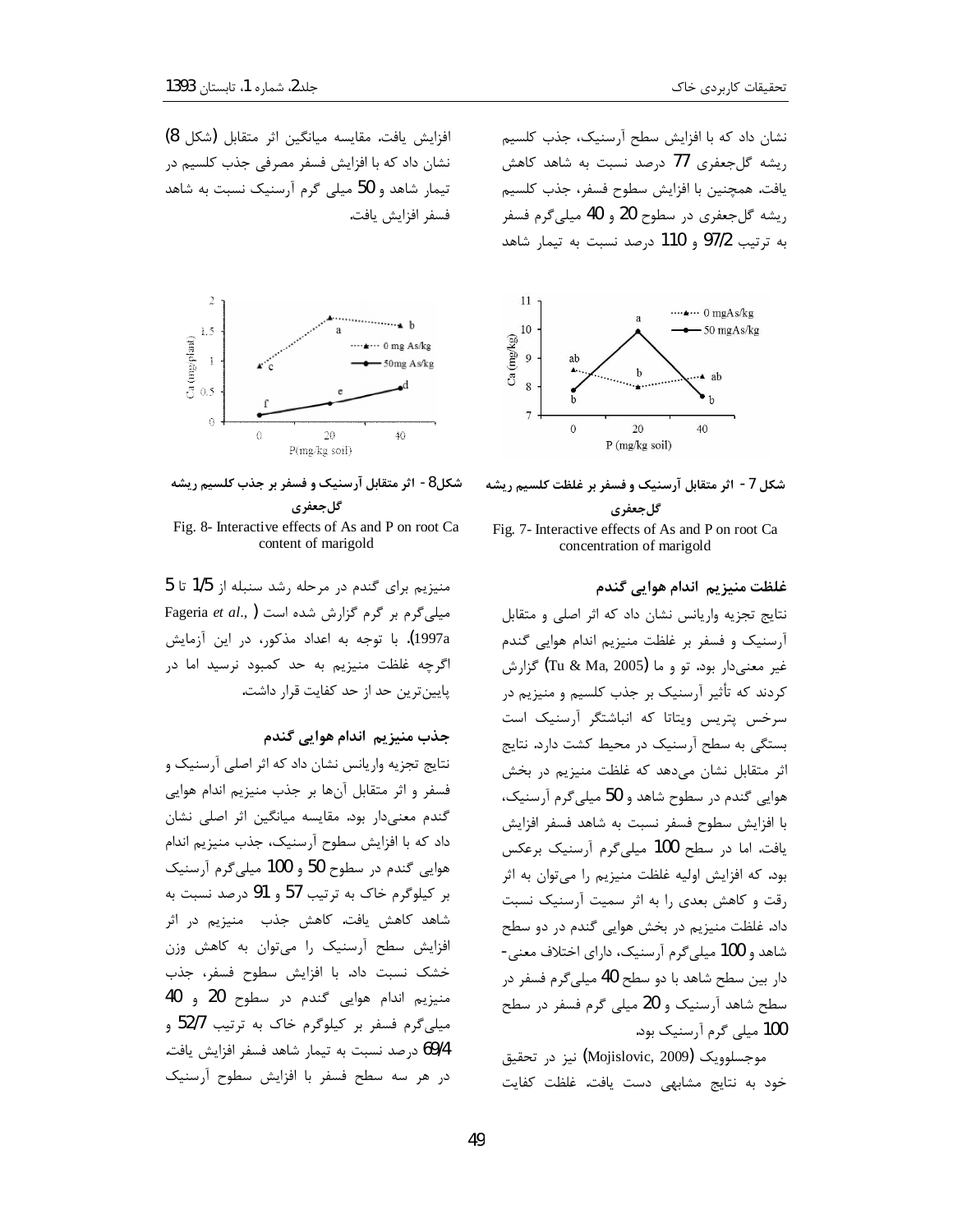جذب منيزيم اندام هوايي گندم كاهش يافت. نتايج اثر متقابل نشان داد با افزایش سطوح فسفر جذب منیزیم اندام هوایی گندم در سطح شاهد و 50 میلی گرم



شكل 9- اثر متقابل آرسنيک و فسفر بر غلظت منيزيم اندام

## هوایي گندم

Fig. 9- Interactive effects of As and P on shoot Mg concentration of wheat

غلظت منیزیم ریشه گندم

نتایج تجزیه واریانس نشان داد که اثر اصلی آرسنیک و فسفر بر غلظت منيزيم ريشه گندم غيرمعنىدار اما اثر متقابل آنها معنىدار بود. مقايسه ميانگين اثر متقابل (شكل 11) نشان داد كه در دو سطح شاهد و 20 میلی گرم فسفر بر کیلوگرم خاک، با افزایش سطوح آرسنیک غلظت منیزیم ریشه گندم افزایش و در سطح 40 میلی گرم فسفر بر کیلوگرم خاک با افزایش سطوح آرسنیک، غلظت منیزیم تغییرمعنی دار نکرد.





شكل 11- اثر متقابل آرسنيک و فسفر بر غلظت منيزيم ريشه گندم Fig. 11- Interactive effects of As and P on root Mg concentration of wheat

 $100$  آرسنیک بر کیلوگرم خاک افزایش و در سطح میلی گرم آرسنیک بر کیلوگرم خاک اختلاف معنى دارى نداشت (شكل 10).





Fig. 10- Interactive effects of As and P on shoot Mg content of wheat

نتایج تجزیه واریانس نشان داد که اثر اصلی آرسنیک وفسفر و اثر متقابل آنها بر جذب منیزیم ریشه گندم معنیدار بود. نتایج نشان داد که با افزایش سطوح آرسنیک جذب منیزیم در ریشه گندم در سطوح دوم  $_6$ و سوم آرسنیک به ترتیب 56/7 و 78/3 درصد نسبت به تیمار شاهد کاهش یافت. همچنین در سطوح 20 و 40 میلی گرم فسفر بر کیلوگرم خاک جذب منیزیم ریشه گندم به ترتیب 100 و 154/5 درصد نسبت به شاهد فسفر افزايش يافت. نتايج أثر متقابل فسفر و آ, سنیک (شکل12) نشان داد که در هر سه سطح فسفر، با افزایش مصرف آرسنیک، جذب منیزیم در , یشه گندم بطور معنیدار کاهش یافت.



شکل 12- اثر متقابل آرسنیک و فسفر بر جذب منیزیم ریشه گندم Fig. 12- Interactive effects of As and P on root Mg content of wheat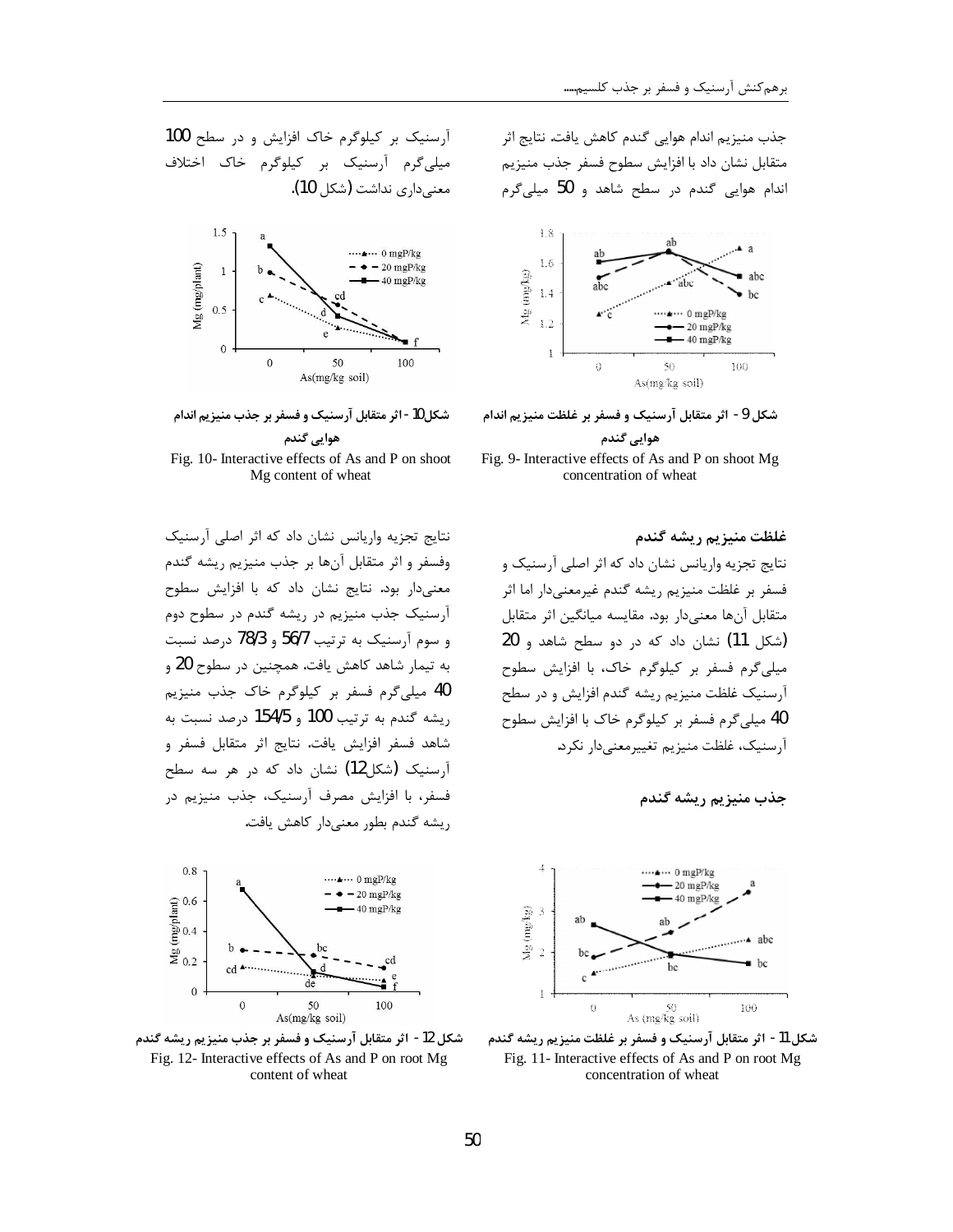### غلظت منیزیم اندام هوایی گل جعفری

نتایج تجزیه واریانس نشان داد که اثر اصلی آرسنیک و اثر متقابل آرسنيک و فسفر بر غلظت منيزيم اندام هوایی گلجعفری معنیدار ولی اثر اصلی فسفر غیرمعنیدار بود. مقایسه میانگین اثر اصلی نشان داد که در سطح دوم آرسنیک، غلظت منیزیم اندام هوایی گل جعفری 26 درصد نسبت به شاهد افزایش یافت. این افزایش غلظت را با توجه به کاهش رشد اندام هوایی می توان به اثر تغلیظ نسبت داد. همچنین با افزايش سطوح فسفر غلظت منيزيم اندام هوايي گل جعفری در سطوح دوم و سوم فسفر نسبت به تیمار شاهد به ترتیب 10 و 4 درصد کاهش یافت. نتایج مقایسه میانگین اثر متقابل (شکل 13) نشان داد که با حضور 50 میلی گرم آرسنیک بر کیلوگرم خاک ، غلظت منیزیم در اندام هوایی گلجعفری در سطوح



شکل13- اثر متقابل آرسنیک و فسفر بر غلظت منیزیم اندام هوايي گلجعفري

Fig. 13- Interactive effects of As and P on shoot Mg concentration of marigold.

## غلظت منیزیم در ریشه گل جعفری

نتايج تجزيه واريانس نشان داد كه اثر اصلى آرسنیک بر غلظت منیزیم ریشه گلجعفری معنیدار اما اثر اصلی فسفر و اثر متقابل آنها غیر معنیدار بود. نتایج اثرات اصلی نشان داد که با افزایش سطح آرسنیک از صفر به 50 میلی گرم برکیلوگرم، غلظت منیزیم در ریشه گلجعفری 133 درصد نسبت به شاهد افزایش یافت. نتایج اثرات متقابل نشان میدهد (شكل 13) كه با افزايش سطح آرسنيک، غلظت منیزیم در ریشه گلجعفری در هر سه سطح فسفر

اول و سوم فسفر بطور معنیدار به دلیل اثر سمیت افزايش يافت.

جذب منيزيم اندام هوايي گل جعفري

نتایج تجزیه واریانس نشان داد که اثر اصلی آرسنیک و فسفر بر جذب منيزيم اندام هوايي گلجعفري معنیدار و اثر متقابل آنها غیرمعنیدار بود. مقایسه میانگین اثر اصلی آرسنیک و فسفر نشان داد که با مصرف 50 میلی گرم آرسنیک بر کیلوگرم خاک جذب منیزیم اندام هوایی گل جعفری 63/6 درصد نسبت به شاهد آرسنیک کاهش یافت. با افزایش مصرف فسفر، جذب منيزيم در سطوح 20 و 40 ميلي گرم فسفر بر كيلوگرم خاک به ترتيب 51/2 و 123/1 درصد نسبت به شاهد فسفر افزايش يافت.



هوايي گلجعفري Fig. 14- Interactive effects of As and P on shoot Mg content of marigold.

نسبت به سطح شاهد آرسنیک بطور معنیدار افزایش يافت. با افزايش سطوح فسفر تغيير معنى دارى در غلظت منیزیم در ریشه گندم در دو سطح آرسنیک ديده نشد.

جذب منیزیم در اندام هوایی گل جعفری نتایج تجزیه واریانس نشان داد که اثر اصلی آرسنیک و فسفر بر جذب منیزیم ریشه گلجعفری معنیدار اما اثر متقابل آنها غیرمعنیدار بود. مقایسه میانگین اثر متقابل (شكل 14) نشان داد كه با افزايش سطح 50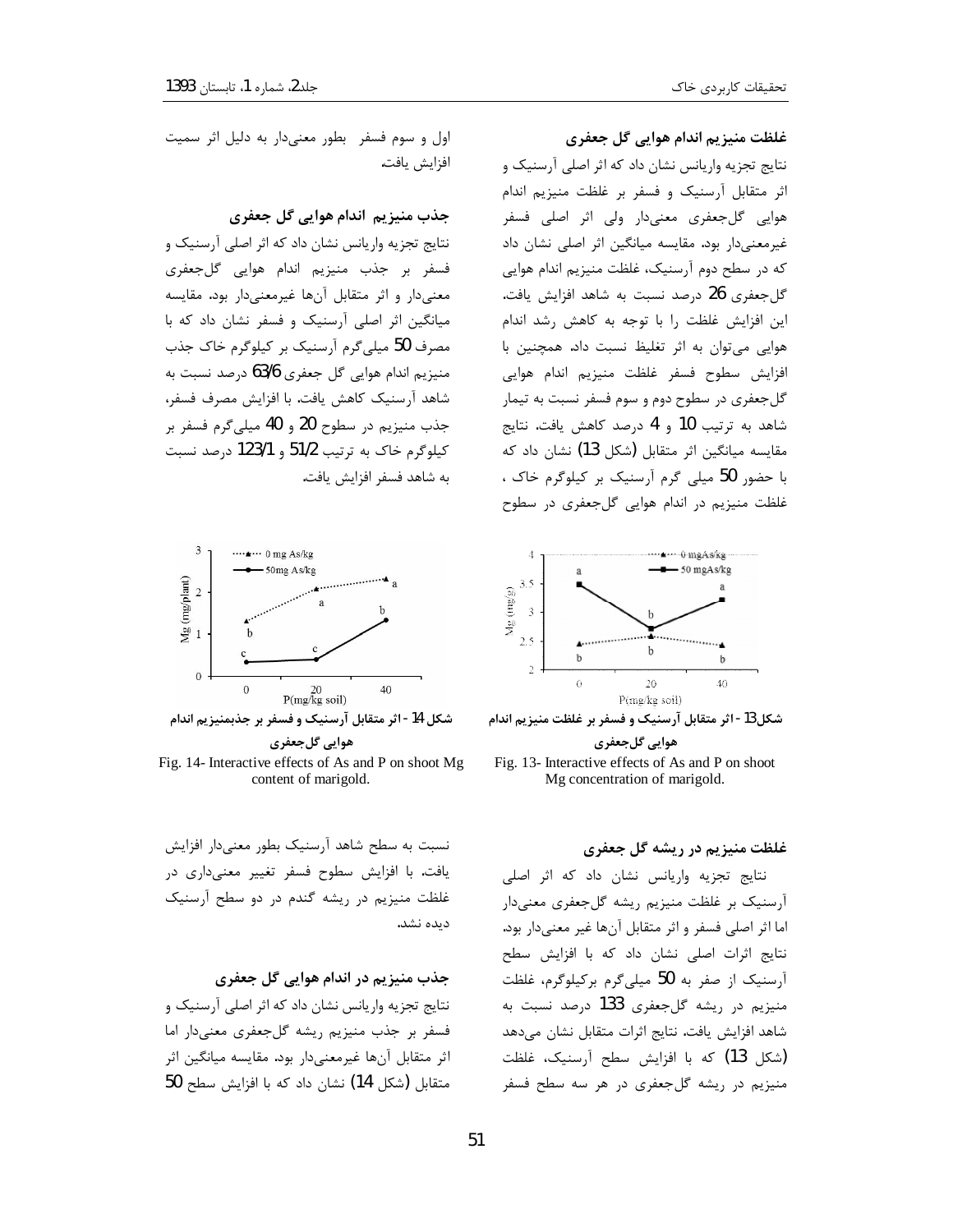میلی گرم آرسنیک بر کیلوگرم خاک، جذب منیزیم در ریشه گل جعفری 43/2 درصد نسبت به شاهد كاهش يافت. جذب منيزيم ريشه گل جعفري د<sub>ر</sub>



شکل16- اثر متقابل آرسنیک و فسفر بر جذب منیزیم ریشه گلجعفری



غلظت پتاسیم اندام هوایی گندم

نتایج تجزیه واریانس نشان داد که اثر اصلی آرسنیک بر غلظت پتاسیم اندام هوایی معنیدار اما اثر فسفر و اثر متقابل آرسنیک و فسفر غیر معنیدار بود. نتایج نشان داد که غلظت پتاسیم اندام هوایی گندم با افزایش سطوح آرسنیک در خاک به ترتیب 9/4 و 51/2 درصد نسبت به تیمار شاهد کاهش یافت. شايبور و همكاران (Shaibur *et al.*, 2011b) گزارش كردند كه با افزايش سطوح آرسنيك غلظت پتاسيم اندام هوايي و ريشه برنج كاهش يافت. آنان چنين نتیجهگیری کردند که رابطه آنتاگونیستی بین پتاسیم و آرسنیک وجود دارد . پتاسیم بصورت کاتیون و آرسنیک بصورت آنیون جذب میشود. در اینصورت امکان دارد رقابت مستقیمی بین جذب آرسنیک و یتاسیم وجود نداشته باشد. اما رابطه آنتاگونیستی بین آنها دیده شده است که با اثر سمی آرسنیک بر رشد ریشه وجذب یتاسیم توجیه م*ی* شود. فاجریا و

سطوح 20 و 40 ميلي گرم فسفر بر كيلوگرم خاك به  $z$ ترتیب120 و 166/6 درصد نسبت به شاهد افزایش يافت.



شکل 15- اثر متقابل آرسنیک و فسفر بر غلظت منیزیم ریشه گل جعفری

Fig. 15- Interactive effects of As and P on root Mg concentration of marigold

همكا<sub>ر</sub>ان (Fageria *et al*., 1997a**) حد كفايت يتاسي**م در اندام هوایی گندم در مرحله پنجه زنی را از 34 تا 42 میلی گرم بر گرم و در مرحله سنبله دهی از 15 تا 30 میلی گرم بر گرم گزارش کردند. با توجه به این اعداد در سطح شاهد و 50 میلی گرم آرسنیک بر كيلوگرم خاك غلظت پتاسيم اندام هوايي در دامنه كفايت قرار گرفته و اين موضوع به دليل غني بودن خاک مورد مطالعه از نظر پتاسیم قابل جذب قابل توجيه است. اما در سطح سوم آرسنيک مصرفى، غلظت پتاسیم در اندام هوایی گندم به شدت کاهش و به زير آستانه حد كفايت افتاد. بديهي است كمبود پتاسیم در حضور آرسنیک ممکن است منجر به خوابيدگي، افزايش تنش آبي، كاهش جذب فتوسنتز و Fageria et al., ) كاهش كيفيت گندم توليدى شود .(1997a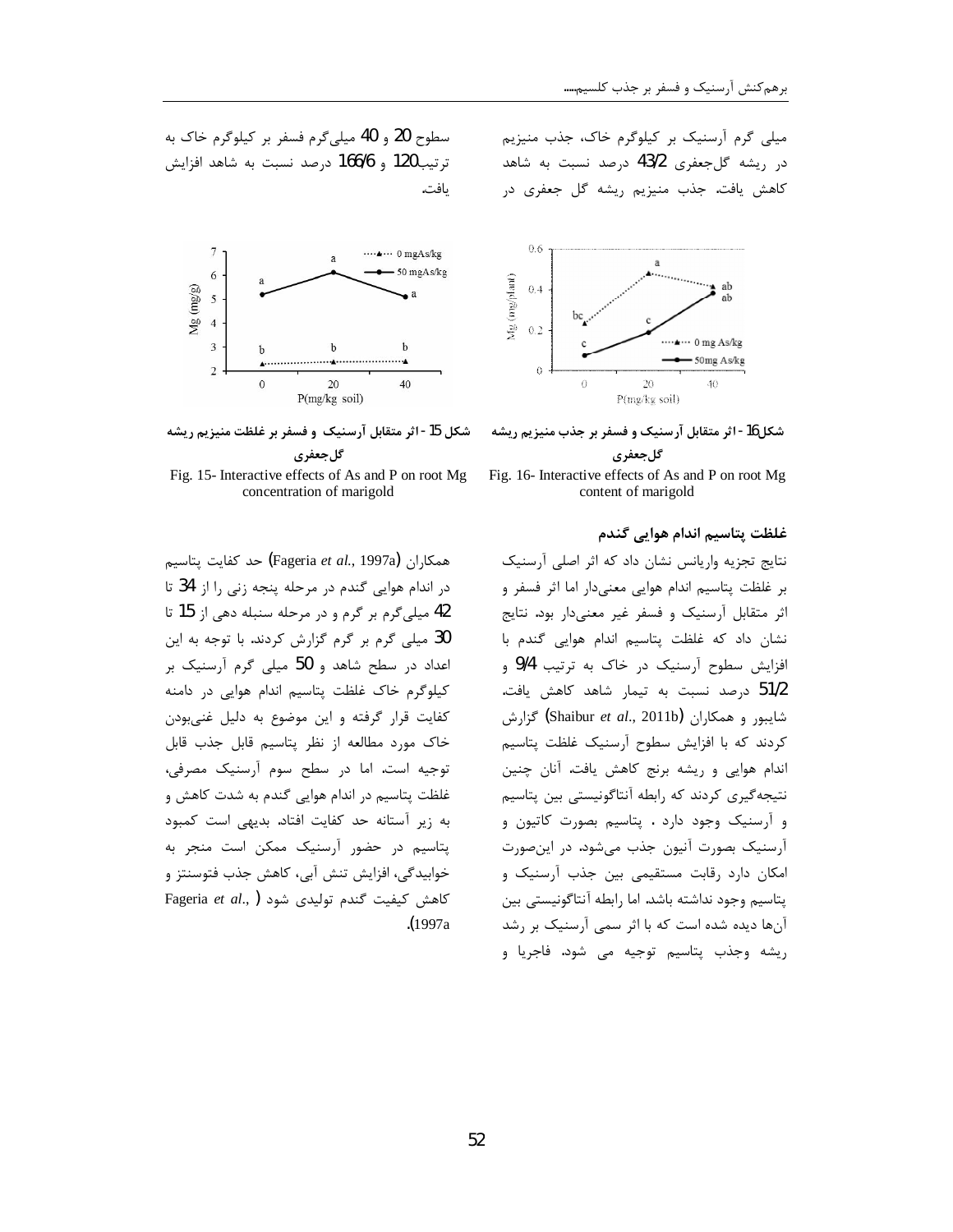

شکل 17- اثر متقابل آرسنیک و فسفر بر غلظت پتاسیم اندام

هوايي گندم Fig. 17- Interactive effects of As and P on shoot K concentration of wheat

جذب يتاسيم اندام هوايي گندم

نتایج تجزیه واریانس نشان داد که اثر اصلی آرسنیک و فسفر و اثر متقابل آنها بر جذب پتاسیم اندام هوایی گندم معنی دار بود. نتایج اثرهای اصلی نشان داد که با افزایش سطوح آرسنیک، جذب پتاسیم اندام هوایی گندم در سطوح 50 و 100 میلی گرم آرسنیک بر كيلوگرم خاك به ترتيب 64/7 و 95/8 درصد نسبت به شاهد كاهش يافت. با افزايش مصرف فسفر، جذبپتاسیم اندام هوایی به طور معنیدار افزایش یافت؛ به طوری که در سطوح دوم و سوم فسفر به ترتیب 45/5 و 55/3 درصد نسبت به شاهد افزايش مشاهده شد. به دلیل اثر مثبت فسفر بر افزایش وزن خشک اندام هوايي گندم جذب جذب پتاسيم افزايش يافته است. نتايج اثر متقابل (شكل 18) نشان داد كه با افزایش سطوح آرسنیک مصرفی، جذب پتاسیم اندام هوایی در هر سه سطح فسفر کاهش یافت. اما با افزايش سطوح فسفر جذب جذب پتاسيم در اندام هوایی گندم به ویژه در سطوح شاهد و 50 میلی گرم آرسنیک بیشتر از تیمار شاهد فسفر بود. همچنین در تیمار شاهد آرسنیک بین سه سطح فسفر تفاوت معنی داری از لحاظ جذب پتاسیم اندام هوایی گندم



شكل 18- اثر متقابل آرسنيك و فسفر بر جذب پتاسيم اندام

هوايي گندم Fig. 18- Interactive effects of As and P on shoot K content of wheat

وجود داشت اما در دو سطح دیگر آرسنیک تفاوت معنے داری بین سه سطح فسفر وجود نداشت.

غلظت يتاسيم ريشه گندم

نتايج تجزيه واريانس نشان داد كه اثر اصلي آرسنيك و فسفر تأثیر معنیداری بر غلظت پتاسیم ریشه داشت اما اثر متقابل فسفر و آرسنیک غیر معنیدار بود. نتايج نشان داد كه با افزايش سطوح آرسنيك، غلظت پتاسیم در ریشه گندم از 9/2 میلی گرم بر گرم در تیمار شاهد آرسنیک به 8/1 و 3/4 میلی گرم بر گرم در سطوح 50 و 100 میلی گرم آرسنیک کاهش یافت. با مصرف فسفر نسبت به شاهد، غلظت پتاسیم در ریشه گندم افزایش یافت، به طوری که غلظت پتاسیم ریشه در دو سطح 20 و 40 میلیگرم فسفر بر کیلوگرم خاک به ترتیب 31 و 16/1 درصد نسبت به شاهد افزایش یافت. نتایج اثر متقابل نشان میدهد که با افزایش سطوح آرسنیک در هر سطح فسفر، غلظت پتاسیم در ریشه گل جعفری ابتدا تقریباً ثابت و سپس كاهش يافت. با افزايش سطوح فسفر به دليل اثر رقت غلظت پتاسیم در ریشه گندم کاهش می یابد.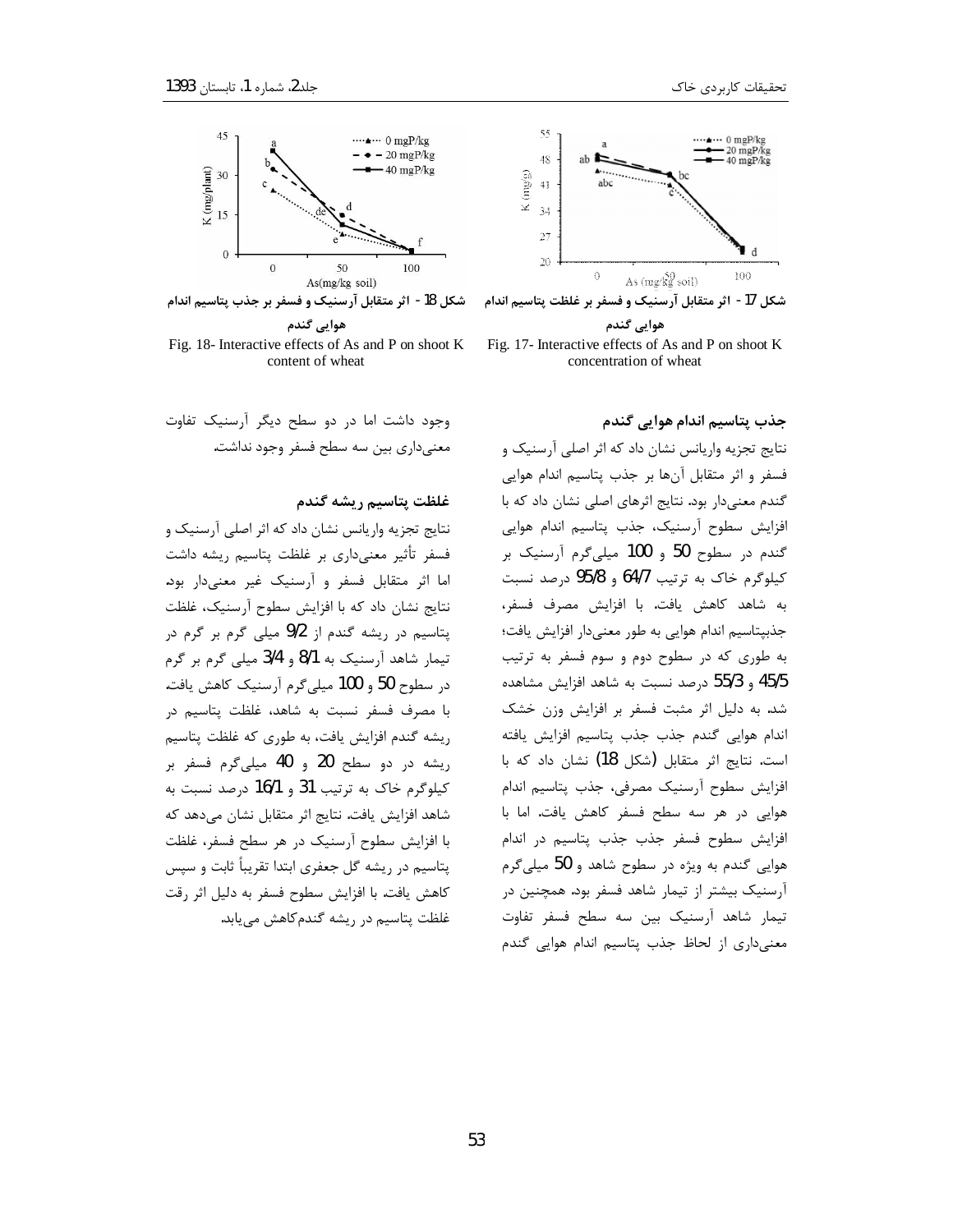



ريشه گندم

Fig. 19- Interactive effects of As and P on root K concentration of wheat

جذب يتاسىم رىشە گندم

نتایج تجزیه واریانس نشان داد که اثر اصلی آرسنیک و فسفر و اثر متقابل آنها بر جذب پتاسیم ریشه گندم معنىدار بود. نتايج اثر اصلى نشان داد كه جذب پتاسيم ريشه گندم در سطوح 50 و 100 ميلي گرم آرسنیک بر کیلوگرم خاک به ترتیب66/2 و 93/7 درصد نسبت به تیمار شاهد آرسنیک کاهش یافت. همچنین با افزایش سطوح فسفر جذب پتاسیم ریشه گندم در سطوح دوم و سوم فسفر به ترتیب97/2 و 127/9 درصد افزایش یافت که با اثر مثبت فسفر بر افزایش تولید ماده خشک قابل توجیه می،باشد. نتایج اثر متقابل آرسنیک و فسفر (شکل 20) نشان داد که با افزایش سطوح آرسنیک جذب پتاسیم در ریشه گندم در هر سه سطح فسفر کاهش یافت. همچنین با افزایش سطوح فسفر جذب پتاسیم در ریشه گندم به ویژه در سطح شاهد و50 میلی گرم آرسنیک نسبت به تيمار شاهد فسفر افزايش يافت.

#### جذب پتاسیم اندام هوایی گل جعفری

نتايج تجزيه واريانس نشان داد كه اثر اصلى آرسنيك و فسفر و اثر متقابل آنها بر جذب پتاسیم اندام هوایی گلجعفری معنیدار بود. نتایج اثرهای اصلی نشان داد که با افزایش سطح آرسنیک، جذب پتاسیم اندام هوایی گل جعفری نسبت به سطح شاهد 69 درصد كاهش يافت. همچنين با افزايش سطوح فسفر، جذب یتاسیم در اندام هوایی بطور معنیدار افزایش یافت؛ به طوری که با افزایش سطوح فسفر، جذب پتاسیم به



شکل 20- اثر متقابل آرسنیک و فسفر بر جذب پتاسیم ریشه گندم

Fig. 20- Interactive effects of As and P on root K content of wheat

ترتيب 58/6 و 115/1 درصد افزايش يافت. نتايج اثر متقابل (شکل 21) نشان داد که با افزایش سطح آرسنیک، جذب پتاسیم اندام هوایی گلجعفری در سطح 50 میلیگرم آرسنیک و در هر سه سطح فسفر كاهش يافت. همچنين در تيمار شاهد آرسنيک با افزایش سطوح فسفر، جذب پتاسیم در اندام هوایی گلجعفری افزایش و این افزایش در دو سطح دوم و سوم فسفر نسبت به شاهد فسفر معنىدار بود. همچنین در سطح 50 میلی گرم آرسنیک با افزایش سطوح فسفر، جذب پتاسیم ابتدا بدون تغییر و سپس در سطح سوم نسبت به دو سطح دیگر افزایش یافت که با اثر مثبت فسفر بر افزایش وزن خشک اندام هوايي گل جعفري قابل توجيه است. غلظت پتاسيم در ریشه گل جعفری نتایج تجزیه واریانس نشان داد که آرسنیک اثر معنیداری بر غلظت پتاسیم در ریشه گل جعفري داشت اما فسفر و اثر متقابل آن دو بر غلظت پتاسیم ریشه غیرمعنیدار بود. نتایج اثر اصلی نشان داد که با آلوده شدن خاک به آرسنیک، غلظت پتاسیم ریشه کاهش یافت؛ بهطوری که غلظت پتاسیم در ریشه گل جعفری در حضور 50 میلی گرم آرسنیک بر كيلوگرم خاك 17درصد نسبت به شاهد كاهش يافت. نتايج اثر متقابل (شكل 22) نشان مىدهد كه با افزایش سطح فسفر مصرفی بدون توجه به سطح آرسنیک، غلظت پتاسیم ریشه گل جعفری افزایش یافت، اما این افزایش فقط در سطح شاهد آرسنیک معنیدار بود. برهمکنش مثبت پتاسیم با فسفر در گیاهان مختلف گزارش شده است. البته فسفر موقعی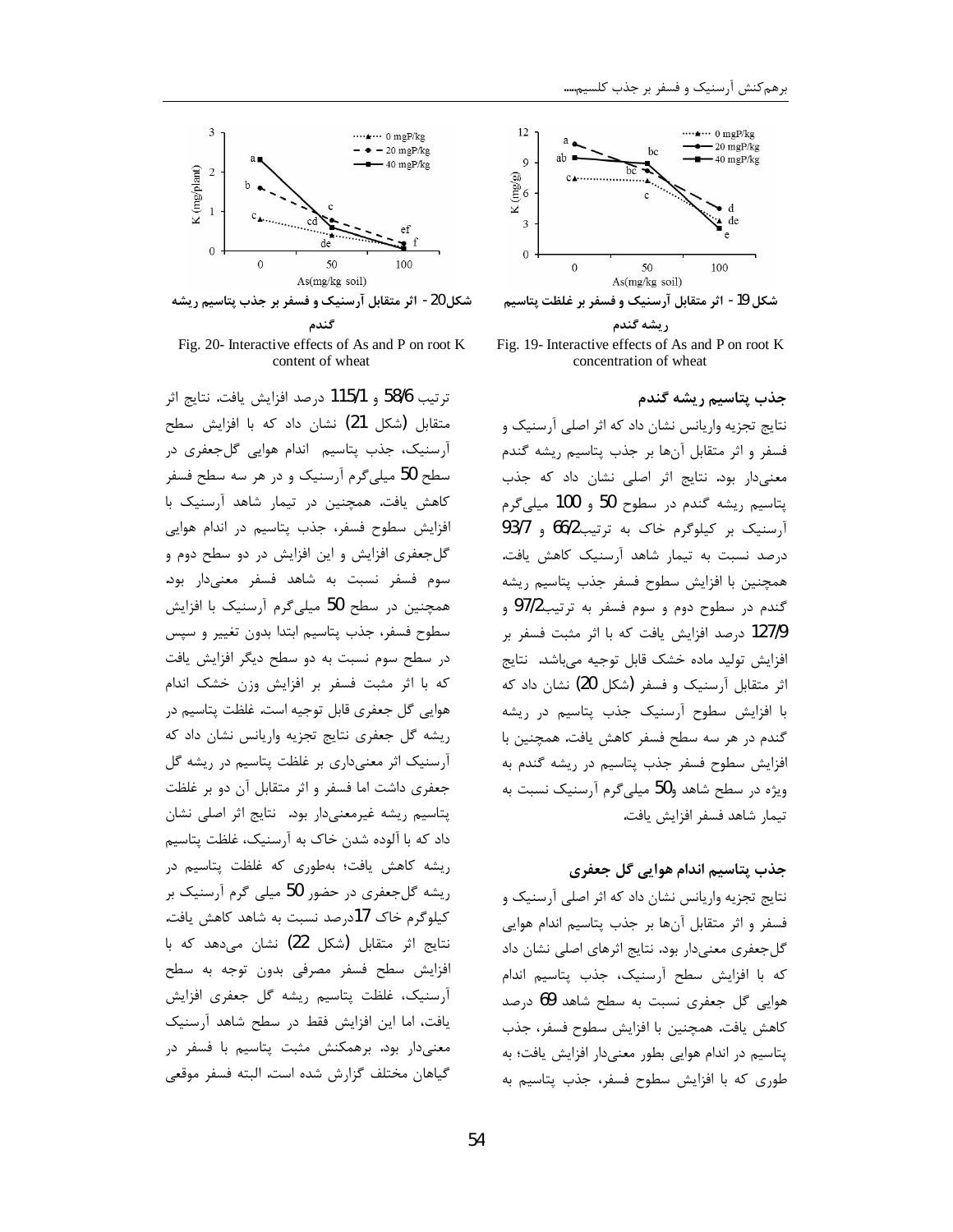40

 $32$ 

 $24$ 

موفق به افزایش عملکرد گیاهان زراعی میشود که وضعیت پتاسیم در خاک در حد بهینه باشد ( Fageria



شكل 22- اثر متقابل آرسنيك و فسفر بر غلظت پتاسيم ريشه گلجعفري

Fig. 22- Interactive effects of As and P on root K concentration of marigold

K (mg/plant) 16  $\mathbf{1}$  $\,$  8  $\,$  $\mathbf{0}$  $\mathbf{0}$ 20 40 P(mg/kg soil) شکل 21- اثر متقابل آرسنیک و فسفر بر جذب پتاسیم

let al., 1997a.

…… 0 mg As/kg

50mg As/kg

بخشهوايي گلجعفري Fig. 21- Interactive effects of As and P on shoot K content of maeigold

درصد نسبت به تيمار شاهد افزايش يافت. مقايسه میانگین اثر متقابل (شکل 23) نشان داد که با افزایش سطح آرسنیک مصرفی، جذب پتاسیم ریشه گل جعفری بطور معنیداری نسبت به شاهد کاهش ولی در هر دو سطح آرسنیک با افزایش سطوح فسفر، جذب يتاسيم افزايش يافت. جذب پتاسیم ریشه گل جعفری

نتايج تجزيه واريانس نشان داد كه اثر اصلي آرسنيك و فسفر و اثر متقابل آنها بر جذب پتاسیم ریشه گل-جعفری معنیدار بود. مقایسه میانگینهای اثر اصلی نشان داد که با افزایش سطح آرسنیک، جذب پتاسیم ریشه گلجعفری 81/1 درصد نسبت به تیمار آرسنیک كاهش يافت. همچنين با افزايش سطوح فسفر، جذب پتاسيم ريشه گل جعفري در سطوح 20 و 40 ميلي گرم فسفر بر كيلوگرم خاك به ترتيب127/2 و 175



شکل 23- اثر متقابل آرسنیک و فسفر بر جذب پتاسیم ریشه گلجعفری Fig. 23- Interactive effects of As and P on root K content of marigold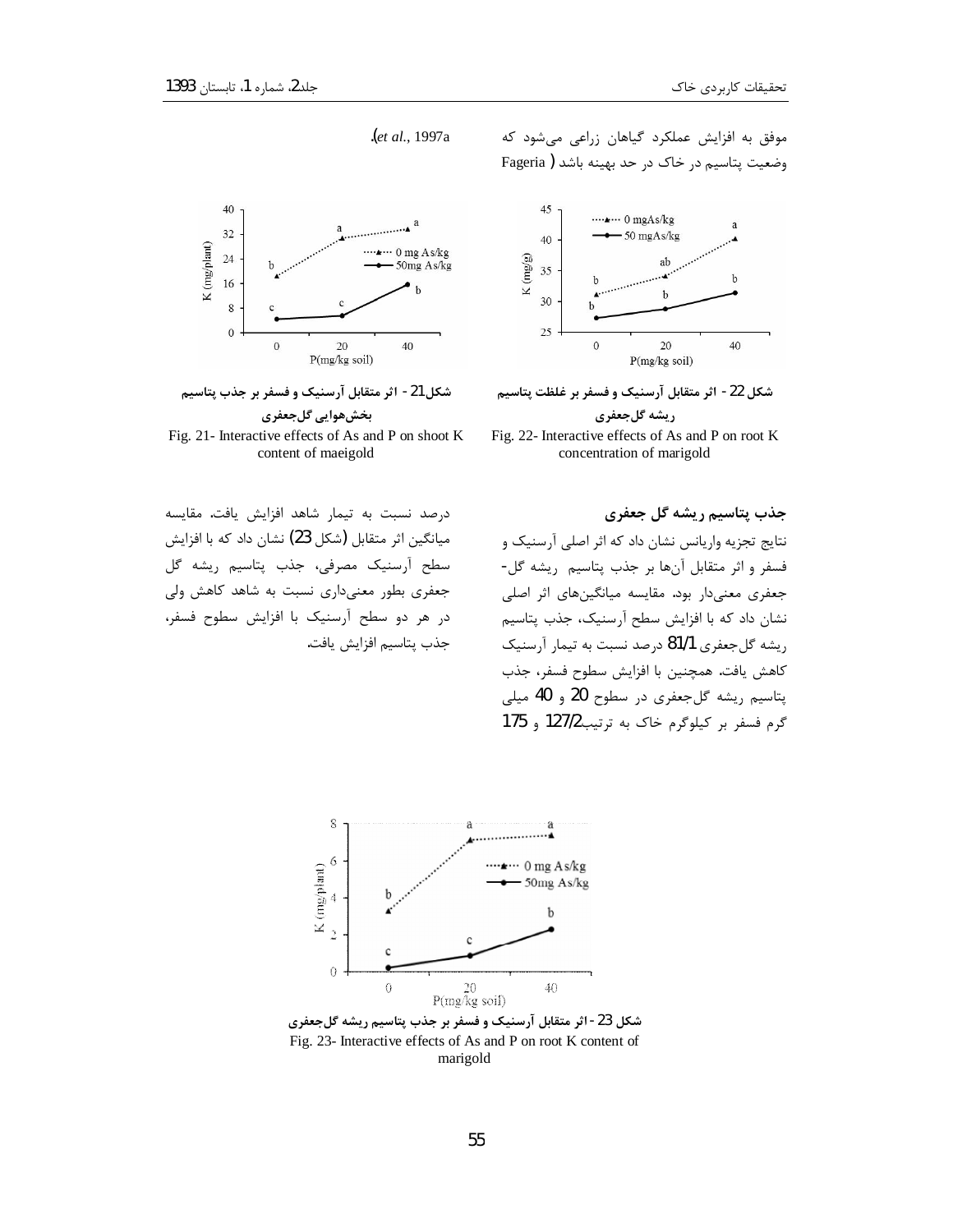سياس گزاري بدین وسیله از معاونت محترم پژوهشی دانشگاه تبریز بەدلیل تأمین هزینەهای لازم تشکر می $\xi$ دد. از همکاریهای صمیمانه ریاست محترم امور آزمایشگاه-های آب استان آذربایجانشرقی، جناب آقای مهندس فتحاله پور و همچنین سرکار خانم مهندس کاظمیان به دلیل اندازهگیری آرسنیک تشکر میگردد. همچنین از كليه داوران محترم اين مقاله سپاس گزاريم.

نتیجه گیری کلی در شرایط این آزمایش گل جعفری که درگیاه یالایے, خاکهای آلوده به اکثر فلزات سنگین به ویژه در خاکهای اسیدی مورد استفاده قرار می گیرد، نتوانست در حضور 50 میلی گرم آرسنیک بر کیلوگرم خاک وارد مرحله زایشی شده و در سطح 100 میلی گرم آرسنیک بر کیلوگرم خاک حتی نتوانست رشد رویشی کند که یکی از دلایل آن می تواند تاثیر منفی آرسنیک بر جذب عناصر پرمصرفی همچون پتاسیم، كلسيم و منيزيم باشد. فسفر تا حدودي توانست باعث تعدیل اثر سمی آرسنیک بر جذب عناصر شود.

#### **References**

- Adriano DC. 2001. Trace Elements in the Terrestrial Environment: biogeochemistry, bioavailability and risks of metals. 2<sup>nd</sup> edition, Springer Verlag, New York, 867p.
- Bauer A, Frank AB and Black AL. 1987. Aerial parts of hard red spring wheat. II Nitrogen and phosphorus concentration and content by plant development stage. Agronomy Journal, 79: 852-858.
- Bruce RC, Warrell LA, Edward DG and Bell LC. 1988. Effects of aluminum and calcium in the soil solution of acid soils on root elongation of Glycine max cv. Forest. Australian Journal of Agriculture, 39: 319-338.
- Carbonell-Barrachina AA, Aarabi MA, Delaune RD, Gambrell RP and Patrick JW. 1998. Arsenic in wetland vegetation: availability, phytotoxicity, uptake and effects on plant growth and nutrition. Soil Science, 217: 189-199.
- Carbonell-Barrachina AA, Burlo-Carbonell F and Mataix-Beneyto J. 1997. Effect of sodium arsenite and sodium chloride on bean plant nutrition (macronutrients). Journal of Plant Nutrition, 20: 1617-1633.
- Clarkson DT, Hanson JB. 1980. The mineral nutrition of higher plants. Annual Review of Plant Physiology, 31: 239-298.
- Fageria NK, Baligar VC and Jones CA. 1997. Growth and mineral nutrition of field crops. 2<sup>nd</sup> edition, New York, Macel Dekker, 624p.
- Fageria NK, 2009. The use of nutrients in crops plants. CRC Press, Taylor and Francis Group, 448 p.
- Gupta PK. 2000. Soil, plant, water, and fertilizer analysis. Agrobios, New Dehli, India, 366p. Havlin JL, Beaton JD, Tisdale SL and Nelsom WL. 2004. Soil fertility and fertilizers: An introduction to nutrient management. 6<sup>th</sup> edition, Prentice Hall, New Jersey, USA, 515p.
- Itziar A and Carlos G. 2001. Phytoremediation of organic contaminants in soils. Bioresource Technology, 79: 273-276.
- Jones JB. 2001. Laboratory guide for conducting soil tests and plant analysis. CRC Press, USA, 384p.
- Karimi Nejhad MN, Ghahroudi M, Tali M, Mahmoudi H and Pazira E. 2010. Spatial variability of As and Cd concentrations in relation to land use, parent material and soil properties in top soils of northern Ghorveh, Kurdistan province, Iran. Journal of World Applied Science, 11:1105-1113
- Klute A. 1986. Methods of soil analysis. Part 1, Physical and mineralogical methods. 2<sup>nd</sup> edition, American Society of Agronomy-Soil Science Society of America, Madison, Wisconsin, USA, 521p.
- Liu Q, Hu C, Tan Q, Sun X, Su J and Liang Y. 2008. Effects of As on as uptake, speciation, and nutrient uptake by winter wheat (*Triticum aestivum L.*) under hydroponic conditions. Journal of Environmental Science, 20: 326-331.
- Malakuti MJ and Tehrani MM. 2000. The role of micronutrients in increasing the yield and quality of crops. Tarbiat Modarres University Press. (In Persian).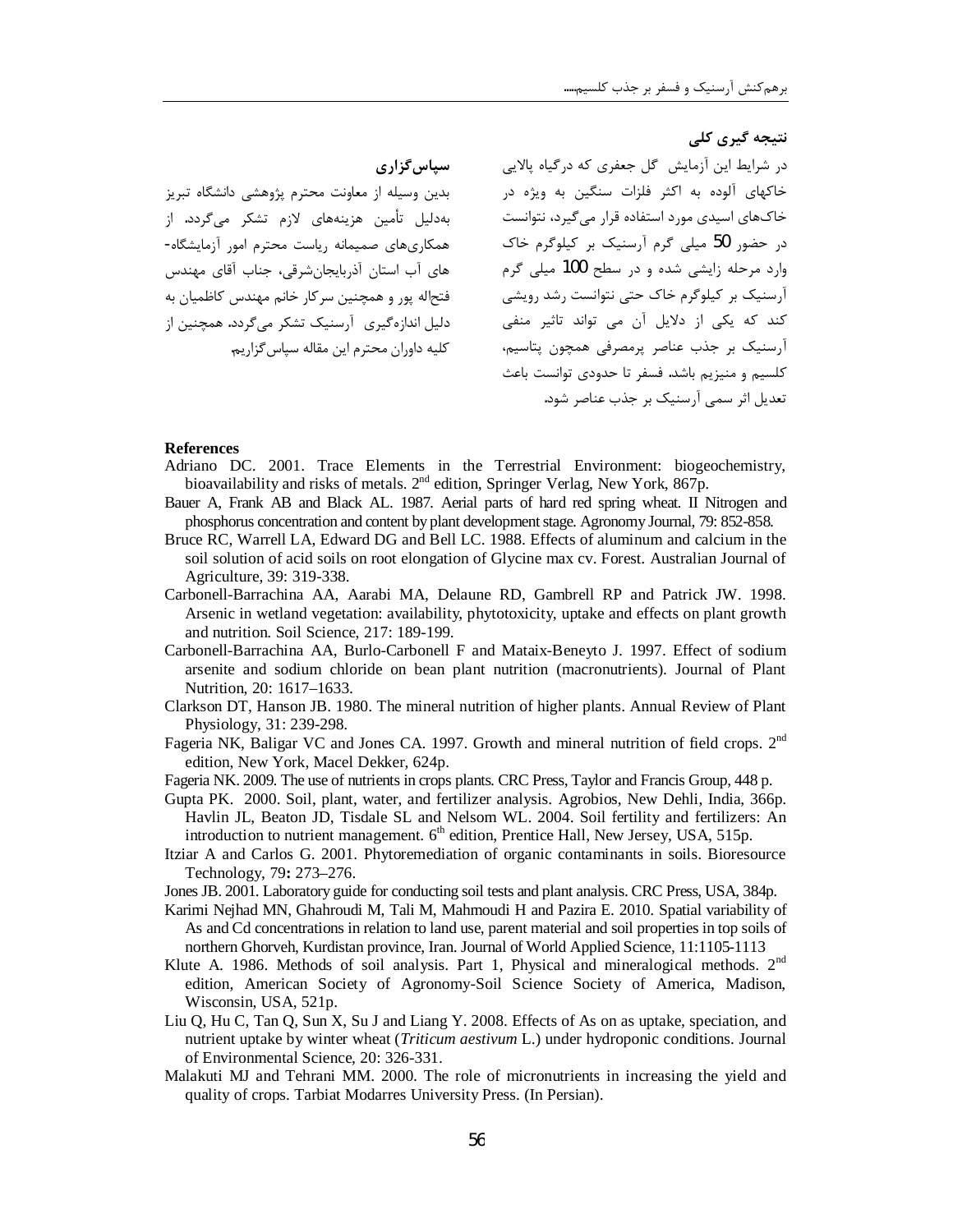- Marin AR, Masschenlyn PH and Patrick WH. 1993. Soil redox/pH stability of arsenic species and its influence on arsenic uptake by rice. Plant and Soil, 152: 245-253.
- Marin AR, Masschenlyn PH and Patrick WH. 1993. Soil redox/pH stability of arsenic species and its influence on arsenic uptake by rice. Plant and Soil, 152: 245-253.
- Marschner H. 1998. Mineral nutrition of higher plants. Academic Press, London, England.
- Matera V and Le Hecho I. 2002. Arsenic behaviour in contaminated soils: Mobility and speciation, *In*: Selim HM and Sparks DL (ed.). Heavy metals release in soils, Lewis Publishers, New York, pp: 207–235.
- Meharg AA and Rahman MM. 2003. Arsenic contamination of Bangladesh paddy field soils: Implication for rice contribution to arsenic consumption. Environmental Science and Technology, 37: 229–234.
- Mojislovic O. 2009. Estimating bioacessibility, phytoavailability and phytoxicity of contaminant arsenic in soils at former sheep dip sites. MSc Thesis at Lincoln University, Newzeland, 96p.
- Nelson DW, Sommers LE. 1982. Total carbon, organic carbon, and organic matter. *In*: Page AL, Miller RH, Keeney DR. (ed.). Methods of soil analysis. American Society of Agronomy-Soil Science Society of America, Madison, Wisconsin, pp: 539–579.
- Peryea FJ and Kammereck R. 1995. Phosphate-enhanced movement of Arsenic out of lead Arsenate-contaminated topsoil and through uncontaminated subsoil. Water, Air and Soil Pollution, 93: 243-254.
- Peryea FJ. 1991. Phosphate-induced release of Arsenic from soils contaminated with lead Arsenate. Soil Science Society of America Journal, 55: 1301-1306.
- Richards LA. 1969. Diagnosis and improvement of saline and alkali soils. US Salinity Laboratory Staff. Agricultural Handbook, No. 60, United States Department of Agriculture, USA, Washington DC, 166p.
- Sadiq M. 1997. Arsenic chemistry in soils: an overview of thermodynamic predictions and field observations. Water, Air and Soil Pollution, 93: 117–136.
- Shaibur MR and Kawai S. 2010. Effect of arsenic on nutritional composition of Japanese mustard spinach: An ill effect of arsenic on nutritional quality of a green leafy vegetable. Natural Science, 8: 186-194.
- Shaibur MR and Kawai S. 2011a. Arsenic toxicity in Akitakomachi rice in presence of  $Fe<sup>3+</sup>$ citrate. Advances in Environmental Biology, 5: 1411-1422.
- Shaibur MR and Kawai S. 2011b. Arsenic toxicity in Akitakomachi rice in presence of Fe EDTA. Bangladesh. Journal Agriculture Research, 36: 553-562.
- Shaibur MR, Sera K and Kawai S. 2012. Compositions of xylem fluid of arsenic stressed barley seedlings: A measurement with PIXE system and HPLC. Water, Air and Soil Pollution, 223: 3085- 3092.
- Smith E, Naidu R and Alston AM. 2002. Chemistry of inorganic Arsenic in soils II. Effect of Phosphorus, Sodium, and Calcium on Arsenic sorption. Journal of Environmental Quality, 31**:** 557-563.
- Tu C and Ma LQ. 2005. Effects of arsenic on concentration and distribution of nutrients in the fronds of the Arsenic hyperaccumulator *(Pteris vittata L*.). Environ Pollution, 135:333-340.
- Wallace A, Mueller RT and Wood RA. 1980. Arsenic phytotoxicity and interactions in bush bean plants grown in solution culture. Journal of Plant Nutrition, 2: 111–113.
- Watchara C, Pornsawan V, Somkiat KH and Siriporn L. 2007. Potential of the hybrid marigolds for Arsenic phytoremediation and income generation of remediators in Ron Phibum District, Thailand, Chemosphere, 70:1532- 1537.
- Woolson EA. 1975. Bioaccumulation of arsenicals. *In*: Woolson EA (ed.), Arsenical pesticides. ACS Symposium Series, American Chemistry Society, Washington, DC, pp: 97–107.
- Yamane T. 1989. The mechanisms and counter-measures of arsenic toxicity to rice plant. Shimane Agricultural Experimental Statistics, 24: 1–95.
- Zhao FJ, Wang JR, Barker JH, Schat H, Bleeker PM, McGrath SP. 2003. The role of phytochelatins in arsenic tolerance in the hyperaccumulator *Pteris vittata*. New Phytology, 159: 403–410.